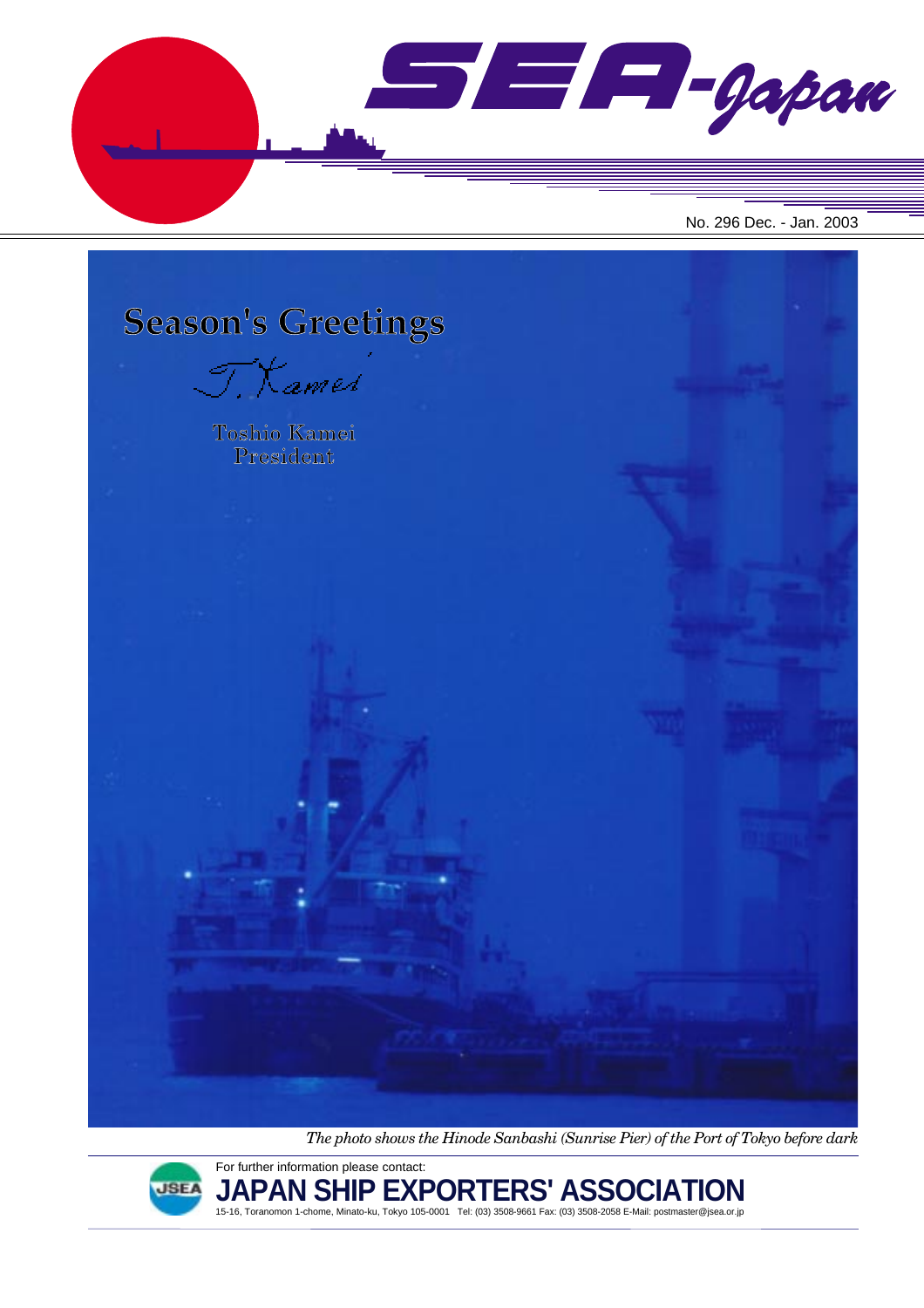# MHI completes car/passenger ferry for domestic owner

Mitsubishi Heavy Industries, Ltd. (MHI) has completed the 10,000GT car/passenger ferry, *Ferry Fukuoka 2* (HN: 1087), at its Shimonoseki Shipyard & Machinery Works for the coowners, Meimon Taiyo Ferry Co., Ltd. and the Corporation for Advanced Transport and Technology (CATT) of Japan.

The ferry is the sister ship of the *Ferry Kyoto 2* completed at the same shipyard in August 2002. These ferries have replaced their predecessors for shuttle service between Osaka and Shin-moji. The ferries feature barrierfree construction for disabled and elderly people, and are the first coastal ships to comply with the traffic barrier-free regulations in Japan. Improved comfortable navigation is provided for the passengers with less vibration and noise propagated from the engine room. The main engine has less exciting force and is bedded on rubber mounts.

Compared with the predecessors, the new ferry consumes less fuel due to various design improvements, e.g., adoption of the bulbous bow and cata-



maran-like stern construction. In particular, a ship operation support system using a computer is provided to maintain the optimal operation timetable and calculate fuel consumption.

This system is linked with GPS to plot ship position on the route. Time lag between time of passage at each plotted position and the timetable is calculated by adding sea conditions such as tides and currents. The calculation results are transmitted to the main engine and CPP controllers for optimal ship operation, resulting in decreased fuel consumption.

Principal particulars

 $L$  (o.a.) x  $L$  (b.p.) x  $B \times D \times d$ : abt. 167.0m x 156.0m x 25.60m x 8.0m x 6.0m

DWT/GT: 4,500t/10,000t Main Engine: Pielstick 18PC2-6V diesel x 2 units Output: 13,500PS Speed, service: 23.2kt Delivery: October 2002 Classification: JG

# Sanoyas completes Panamax bulk carrier Loch Lomond

Sanoyas Hishino Meisho Corp. has completed the 75,845DWT bulk carrier, *Loch Lomond* (HN: 1201), for Wakoh Panama S.A. at the Mizushima Works and Shipyard.

The *Loch Lomond* is the 11th bulker of the 75,500DWT Panamax type developed by Sanoyas. The carrier has seven cargo holds arranged along the center line. The cargo hold



construction is the typical topside tank and hopper bottom type. The accommodation quarters and the engine room are located in the stern.

The hatch covers are the side rolling type and are driven by hydraulic motors and chains. The main engine is a low speed, super long stroke, 2 cycle diesel engine which rotates a propeller with a larger diameter than the conventional carrier of the same size.

Principal particulars

 $L$  (o.a.) x  $L$  (b.p.) x  $B$  x  $D$  x d: 225.00m x 217.00m x 32.26m x 19.30m x 13.994m DWT/GT: 75,845mt/38,850t Cargo hold capacity: 89,250m3 Main engine: MAN B&W 7S50MC-C diesel x 1 unit

MCR: 12,200ps Speed, service: approx. 14.5kt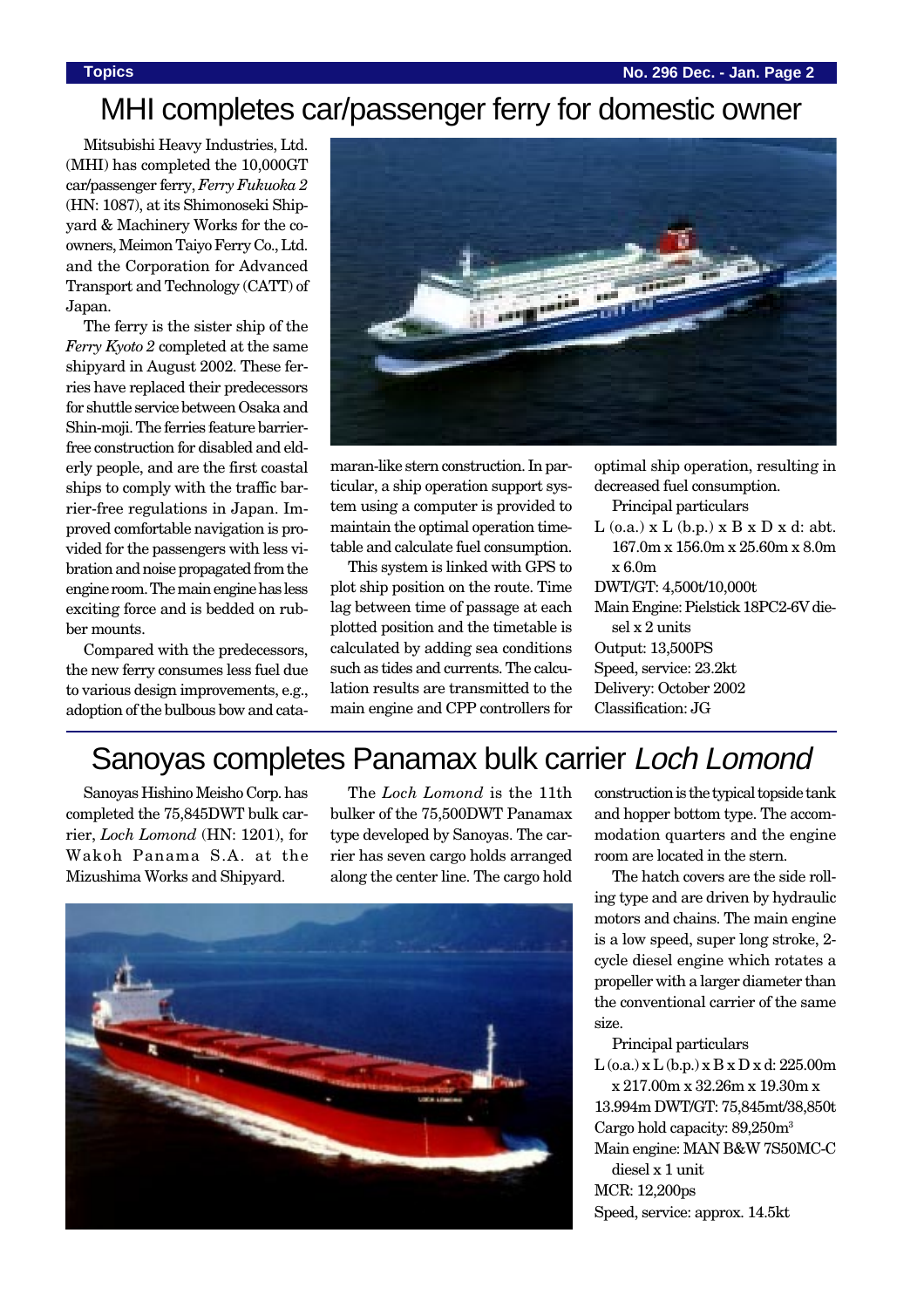### **Topics No. 296 Dec. - Jan. Page 3**

# Large membrane type LNG carrier built by MES

Mitsui Engineering & Shipbuilding Co., Ltd. (MES) has completed construction of a 137,100m<sup>3</sup> LNG carrier, *Puteri Delima Satu* (HN: 1506), for Malaysia International Shipping Corporation Berhad at the Chiba Works.

The *Puteri Delima Satu* is the second LNG carrier following the *Puteri Intan Satu* built by Mitsubishi Heavy Industries, Ltd. (MHI: see Sea-Japan No. 295) among six ships ordered from MES and MHI for the Malaysian LNG Project. The ship is the first membrane type constructed by MES.

This experience has broadened MES's LNG carrier construction expertise and business lines. The company has now constructed ten LNG carriers of the MOSS type, another gas containment system. MES will deliver the two remaining ships in March 2004 and March 2005 to the



same ship owner.

Principal particulars:

 $L$  (o.a.) x  $L$  (b.p.) x  $B \times D \times d$ : 276.00m x 263.00m x 43.40m x 25.50m x 11.01m DWT/GT: 76,190t/93,038t

LNG containment capacity: 137,100m3

Main engine: MHI MS40-2 steam turbine x 1 Output: 26,800kW x 89rpm Speed, trial max.: 21.38kt Complement: 55 Classification: LR

# Imabari completes Aframax tanker Eagle Tacoma

The *Eagle Tacoma* is the double hull type that complies with the requirements of MARPOL Regulations (13F). The hull consists of 12 cargo tanks and two slop tanks, which are separated by one center and seven transverse bulkheads. The slop tanks also conform with the regulations. These cargo tanks can load three grades of cargo oils. ABS Notation SH is applied to hull construction of the vessel as well.

The vessel has three sets of steam driven cargo oil pumps with a capacity of 2,500m3 /h x 135mTH. Each cargo tank is provided with a heating system. The vapor emission control

system is provided to prevent air pollution. Two sets of water ballast pumps have a capacity of 1,800m<sup>3</sup>/h x 30mTH, and the ballast tanks are designed to provide accessibility for maintenance.

The main propulsion unit is a B&W marine diesel engine of 2-stroke, single acting, direct reversible cross head type with exhaust turbo chargers and reliable machinery for the engine room. Two units of the water tube type auxiliary boilers (380cst/50°C oil) are employed for secure operation in both navigation and cargo handling.

The electrical supply sources are 3 sets of 925KVA (740kW) diesel generators.

> Principal particulars

 $L$  (o.a.)  $x L$  $(b.p.) x B x D x d$ : 246.80m x 235.00m x 42.00m x 21.30m x

14.798m (ext.) DWT/GT: 107,123MT/

58,166

Cargo tank capacity: 122,912.227m3 (100%) Main engine: Mitsui-MAN B&W

6S60MC-C x 1 unit

MCR: 13,530 kW x 105.0rpm

NOR: 11,500 kW x 95.5rpm (85%MCR)

Boiler:MAC-25B type 25,000kg/h x 1.57MPa. x 2 units

Exhaust gas economizer: 1,400kg/ h x 0.6Mpa x 1 unit

Speed, service: 14.75kt Endurance: abt. 23,400 sea miles Complement: 27 Class: ABS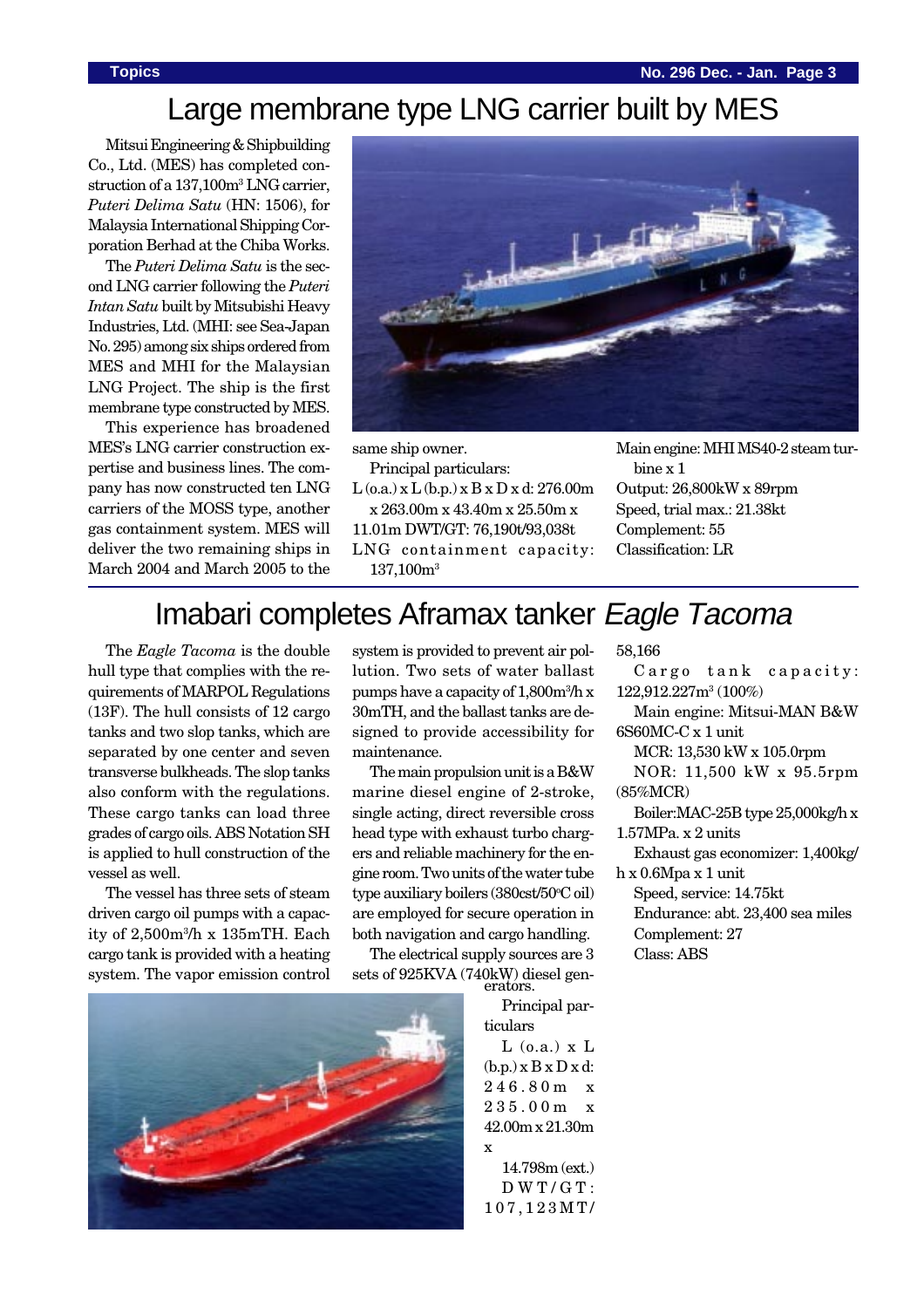# MES completes Newcastle Max type Cape size bulk carrier

Mitsui Engineering & Shipbuilding Co., Ltd. (MES) has delivered the 184,000DWT bulk carrier, *NSS Endeavor* (HN: 1542), to FGL Maritime Panama S. A. of Panama at the Chiba Works. The carrier employs a new hull form called the Newcastle-Max type of the Cape size, which is the maximum beam of 47m allowed to enter

the Port of Newcastle, Australia.

The carrier has extremely wide hatch openings, so cargo handling is very efficient. The ship has nine cargo holds and hatches, and the total cargo hold capacity of 205,630m<sup>3</sup> is larger than that of the conventional Cape size.

The *NSS Endeavor* conforms to the



IACS UR for Bulk Carrier Safety with increased hull strength at flooding by employing the W.T. bulkhead, double bottom, and others. The ballast tanks of the top side and bottom are compartmental to facilitate ballasting and deballasting.

The main engine is a Mitsui MAN B&W 6S70MC diesel engine with a low fuel consumption feature. The accommodation quarters are designed to suppress the vibration level below the general standard level.

Principal particulars  $L$  (o.a.) x  $L$  (b.p.) x  $B$  x  $D$  x d: 290.00m x 280.00m x 47.00m x 24.40m x 17.95m DWT/GT: 184,887t (d=17.95m)/93,199 Main engine: Mitsui MAN B&W 6S70MC diesel x 1 unit MCR: 16,860kW x 91rpm Speed: 14.7kt Complement: 35 Classification: NK

# IHIMU obtains Class Approvals for SPB LNG cargo containment system of Stainless Steel Material

IHI Marine United Inc. recently announced that it has obtained Approval in Principle for its SPB LNG Cargo Containment System using Stainless Steel (SUS304) material from American Bureau of Shipping (US), Det Norske Veritas (Norway), The Lloyd's Register of Shipping, and The Nippon Kaiji Kyokai (Japan). United States Coast Guard (USCG) Approvals are in process and IHI Marine United Inc. expects to receive it in early December.

Aluminum alloy and 9%Ni Steel were the approved material for IHI SPB tank system. The new option of the stainless steel material strengthens the competitiveness of this innovative technology having lower tank fabrication cost and dedicated aluminum fabrication facilities are not necessary.

IHI Marine United Inc. delivered the LPG FSO *Escravos LPG FSO*, for

the Escravos Gas Project (Phase-I) operated by Nigerian NNPC and ChevronTexaco in 1997. The company is now constructing a FPSO for the Sanha Condensate Project at the Cabinda Block-0 located off Angola. These vessels are built with IHI SPB tank system of low temperature steel.

The features of IHI SPB tank system are outlined:

- 1. The IHI SPB tank system is not affected by wave-excited sloshing, permitting LNG/LPG handling at any liquid storage level.
- 2. The upper deck is flat, allowing free arrangement of the necessary installations on the upper deck, and the wind resistance is small.
- 3. Tough tank construction with superior fatigue strength is achieved by use of plates and webs.
- 4. Maintenance and inspection are easy since tank is independent and sufficient space are provided be-

tween the vessel inner structure and tank allowing access to this hold space even in the condition tank is filled with LNG at cryogenic temperature.



*Appearance of IHI SPB tank*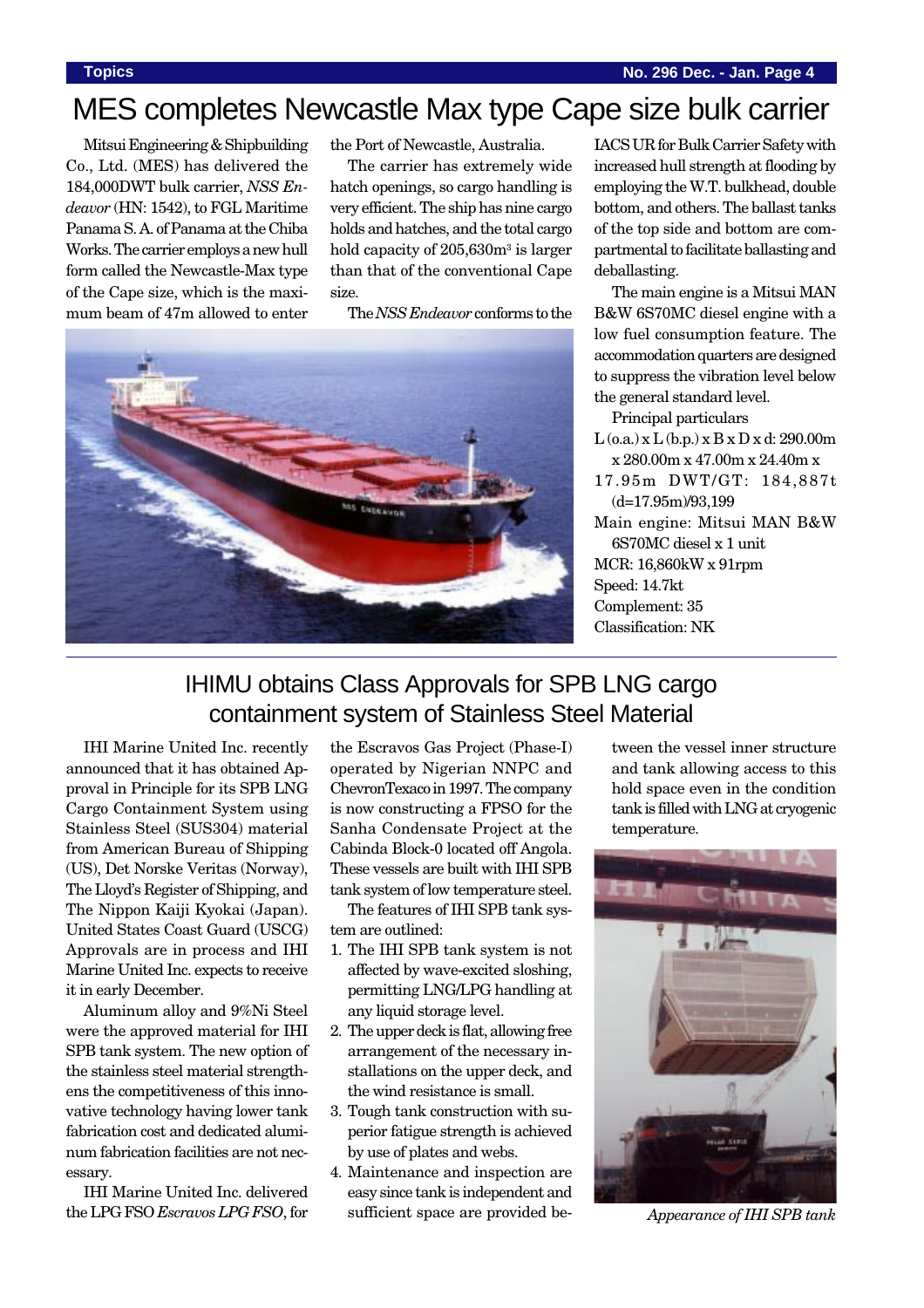# **Mitsubishi new UE Engines make debut**

**—First New Series 68LSE Model Engine—**

Mitsubishi Heavy Industries, Ltd. (MHI) has completed the manufacture of the first new UEC 68LSE Series Model engine under a contract signed in October 2001. The engine will be mounted on a 177,000-ton bulk carrier as its main engine (24,000ps x 95rpm). The bulk carrier is under construction at the Imari Shipyard of Namura Shipbuilding Co. for delivery to K.K. Fuyo Shipping Co. The delivery of the engine is scheduled for January 2003.

The 68LSE engine was selected and designed based on a thoroughgoing study concerning to determine the best engine for the future market demand related to use for Capesize Bulkers, Suezmax Tankers and midsize container ships that are predicted to be designed for faster speeds and greater carrying capacity in the coming years.

In addition, similar to the UEC-

### *To our readers*

- Please notify us of any change in address by letter or telefax together with the old mailing label to ensure you continue to receive SEA-Japan.
- We welcome your comments about SEA-Japan. Please address all correspondence to the Japan Ship Exporters' Association (JSEA), or the Japan Ship Centre in London.
- Address (Tokyo): 15-16, Toranomon 1-chome, Minatoku, Tokyo 105-0001 / Tel: (03) 3508-9661 Fax: (03) 3508-2058 E-mail: postmaster@jsea.or.jp
- Address (London): Ground Floor, 9 Marshalsea Road, London SE1 1EP, UK / Tel: +44 (0) 20 7403 1666 / Fax: +44 (0) 20 7403 1777 E-mail: info@jsc.org.uk URL: http://www.jsc.org.uk



LSII model, the new engine has been designed for high reliability and high economy (low fuel consumption).

The LSE Engine is based on the concepts: Excellent Reliability, Economy, Easy Maintenance, and Environment-Friendly.

For the purpose of designing the new engine, MHI used high-precision analysis tools developed in house (A cylinder internal combustion simulator, main bearing configuration analyzer, etc.) and a 3D-CAD system that has made it possible to raise the reliability level of the design for the new engine to an even higher level than previous UE Series models.

In addition, for this new main engine, as a product-differentiating technological feature, the latest IT technology has been used to create a unique support system that will help to provide safe and successful voyages. This system is a new and unique main engine diagnostic system developed by MHI called "Doctor Diesel". The system carries out many different diagnostic and monitoring functions that can include the use of cylinder liner temperature monitoring devices. MHI is also putting additional efforts into its post-voyage after-service.

In addition, MHI also has obtained

exclusive rights for Japan for manufacture and sales of SIP (Swirl Injection Principle) equipment that makes it possible to greatly reduce the consumption of cylinder oil. This equipment has been combined with a unique drive system developed inhouse by MHI to produce a revolutionary total system for cylinder lubrication injection.

Combined with the new, state-ofthe-art, high-performance UEC-LEC Series engine, total cumulative manufacturing output as of business year 2002 is estimated to be 26,000,000 PS (3,300 units) for UEC engines. Working together with sub-licensees, Kobe Diesel Co., Ltd. and Akasaka Diesels, Ltd., etc., MHI plans for continuing expansion of sales.

| UEC68LSE Engine (Main specs)               |               |       |
|--------------------------------------------|---------------|-------|
| Number of cylinders:                       |               | 5-8   |
| Output (kW):                               | 10,050-23,520 |       |
| Cylinder diameter (mm):                    |               | 680   |
| Piston stroke (mm):                        |               | 2,690 |
| Engine output (kW/cyl.):                   |               | 2,940 |
| Engine output (PS/cyl.):                   |               | 4,000 |
|                                            | (rpm):        | 95    |
| Net, avg. effective pressure (MPa):        |               |       |
|                                            |               | 1.90  |
| Fuel consumption ratio at P1               |               |       |
| $(g/kWh)$ :                                |               | 165   |
| $\left(\frac{\alpha}{\text{PSh}}\right)$ : |               | 121   |